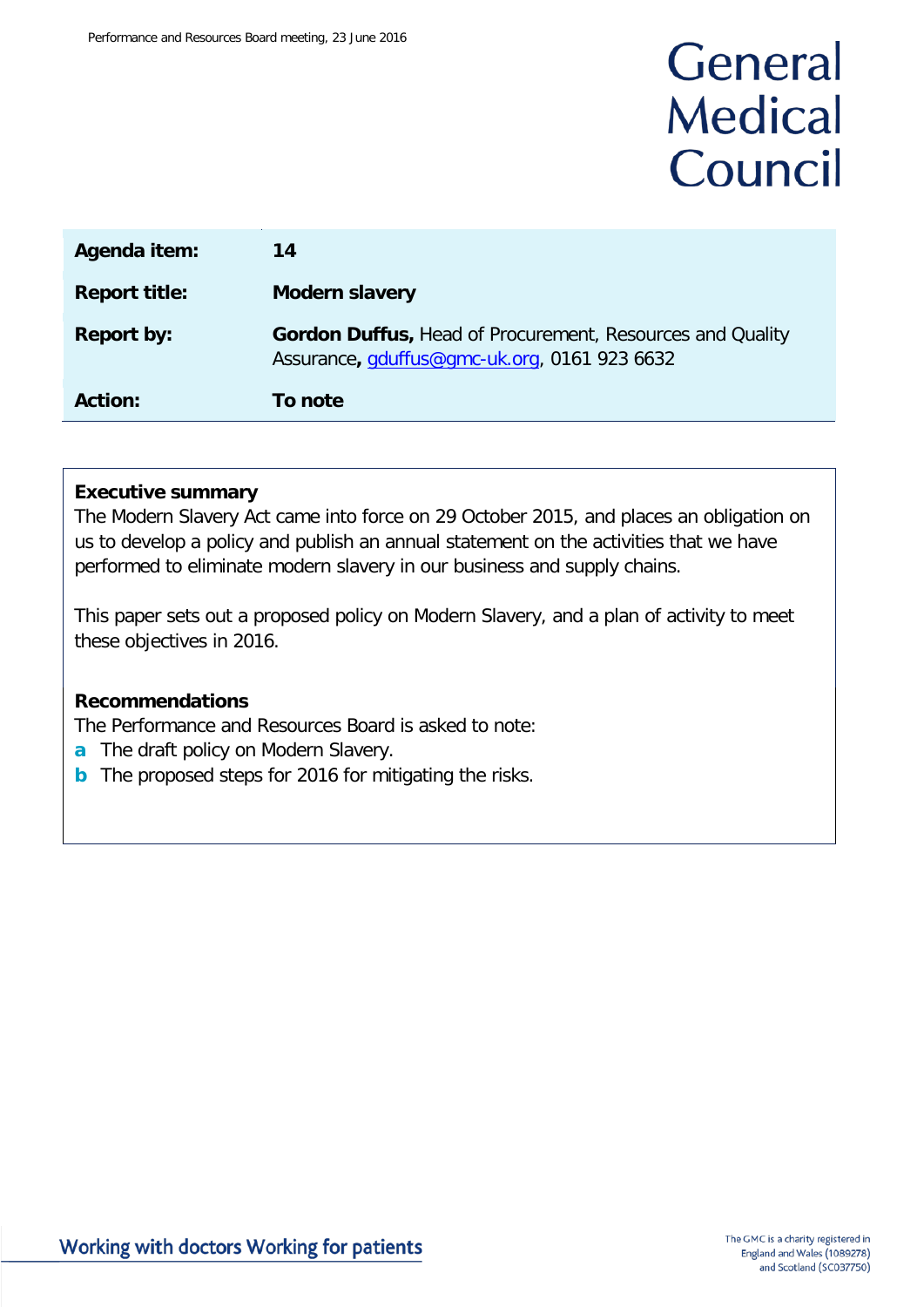### **Modern Slavery Act 2015**

- **1** Modern slavery is a criminal offence under the Modern Slavery Act 2015. Modern slavery can occur in various forms, including servitude, forced or compulsory labour and human trafficking, all of which have in common the deprivation of a person's liberty by another in order to exploit them for personal or commercial gain.
- **2** The nature of our business means that the risk of modern slavery in our business and first line of our supply chain is very low. Our relationships generally don't extend further down in to our supply chains, so it would be difficult for us to gain assurance on the practices of those suppliers further down the chain who provide goods and services to our suppliers. Therefore the focus of our approach will be to ensure that modern slavery is absent from our business and our first line suppliers. In addition, we will amend our standard terms and conditions to require our first line suppliers to enforce similar policies further down the supply chain. Inevitably this will require a degree of self-regulation by our suppliers.
- **3** The Act places an obligation on us to publish an annual statement on the steps we have taken to eliminate modern slavery in our business and supply chains.

#### **Modern slavery policy**

- **4** Our draft policy is based on the principle that:
	- **a** We have a zero-tolerance approach to modern slavery.
	- **b** We are committed to acting ethically and with integrity in all our business dealings and relationships and to implementing and enforcing effective systems and controls to ensure modern slavery is not taking place anywhere in our own businesses or those of our suppliers.
- **5** The draft policy is at Annex A.
- **6** Our existing processes already provide significant protections against modern slavery being present in our business and supply chain:
	- **a** Robust pre-employment checks for staff substantially reduce the risk of us directly employing individuals that would fall within the scope of modern slavery. For indirect staff, agencies are required to conduct similar checks for temporary roles and we are able to audit these checks.
	- **b** Our Whistleblowing Policy provides a means for individuals that are being subject to modern slavery to raise an alert.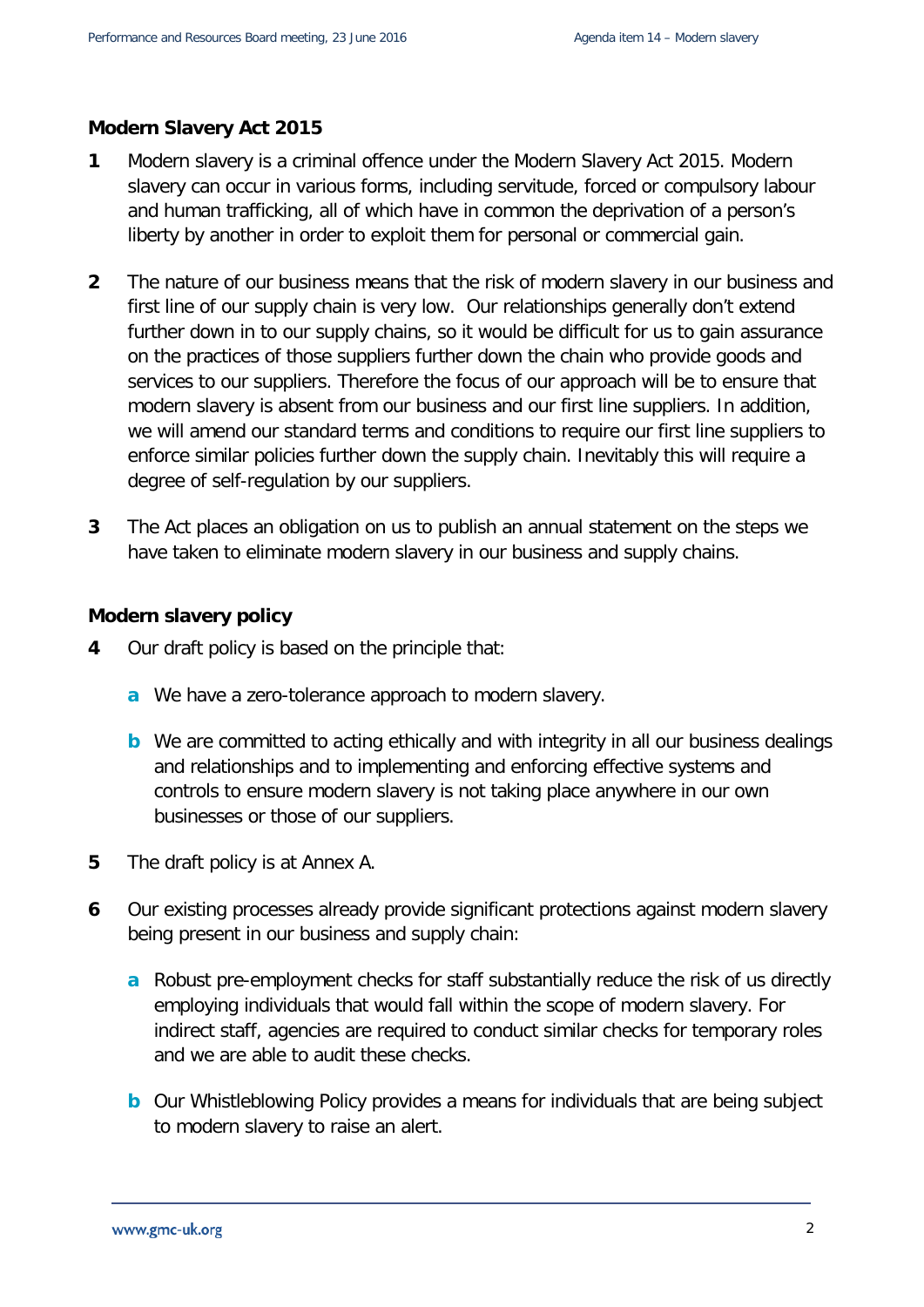- **c** Our standard terms and conditions require our suppliers to pay their staff the living wage as a minimum.
- **7** In implementing our policy, it is reasonable for our actions to be proportional to the risk faced. In 2016 we propose that:
	- **a** By the end of July we will have reviewed and updated our standard terms and conditions to strengthen our assurance that no slavery or human trafficking is taking place in our suppliers' businesses or supply chains.
	- **b** By the end of September we will have completed a review of any potential exposure to modern slavery and trafficking, and then, if necessary, plan targeted investigations into high risk areas.
	- **c** We will ensure that suppliers are questioned about their approaches to slavery and human trafficking as part of our regular quarterly contract management meetings.
	- **d** By the end of December we will ensure that all of our staff have been provided with guidance or training, highlighting:
		- **i** what modern slavery is
		- **ii** how to identify it, and
		- **iii** where to report concerns that it may be occurring.

### **Publication**

- **8** The Modern Slavery Act places an obligation on us to publish an annual statement on the steps we have taken to eliminate modern slavery in our business and supply chains. The requirement to publish a statement comes into effect from the financial year ending 31 March 2016 onwards. Our first statement will therefore be published in early 2017, in respect of our year ending 31 December 2016.
- **9** We are required to place a link to our annual statement on our website's homepage.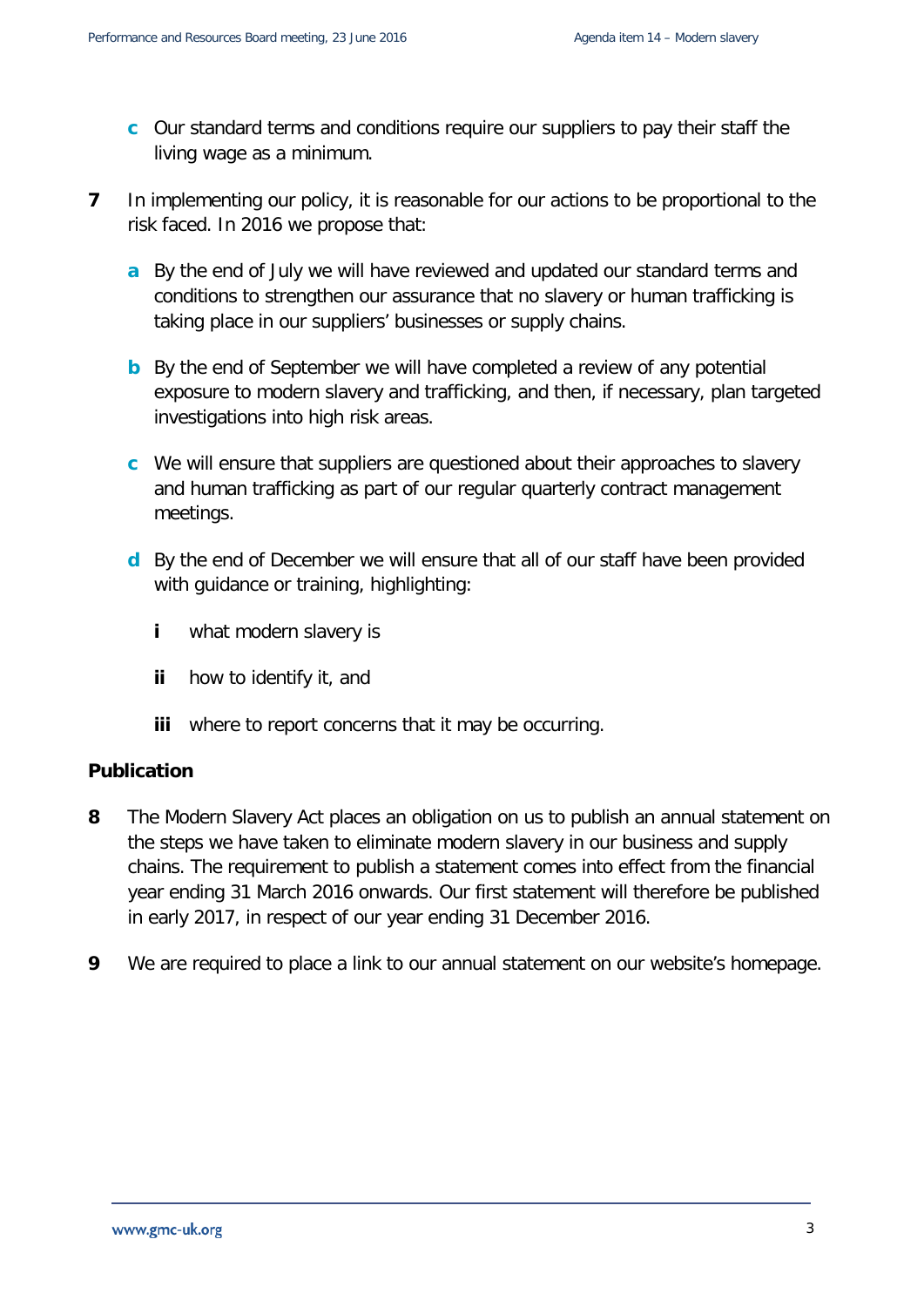### **14 – Modern slavery**

# General **Medical** Council

## **14 – Annex A**

### **Modern Slavery Policy**

### **What is Modern Slavery?**

**1** Modern slavery is a criminal offence under the Modern Slavery Act 2015. Modern slavery can occur in various forms, including servitude, forced or compulsory labour and human trafficking, all of which have in common the deprivation of a person's liberty by another in order to exploit them for personal or commercial gain. This document sets out our policy with the aim of the prevention of opportunities for modern slavery to occur within its businesses or supply chain. This policy's use of the term "modern slavery" has the meaning given in the Act.

### **GMC's Policy on Modern Slavery**

- **2** We have a zero-tolerance approach to modern slavery. We are committed to acting ethically and with integrity in all our business dealings and relationships and to implementing and enforcing effective systems and controls to ensure modern slavery is not taking place anywhere in our own businesses or those of our suppliers.
- **3** The nature of our business means that the risk of modern slavery in our business and first line of our supply chain is low. We have a zero tolerance approach, to ensure that modern slavery is absent from our own business and that of our first line suppliers. We require all our suppliers to enforce similar policies further down the supply chain.
- **4** If a supplier is found to be accepting of slavery in their business or supply chain we will terminate the contract at the earliest opportunity.

### **How will GMC ensure that Modern Slavery is not occurring in our business and supply chain?**

- **5** Staff will receive training and guidance explaining what modern slavery is, how to identify it, and how to log concerns.
- **6** We will regularly conduct risk assessments to determine which parts of our business and which of our suppliers are most at risk of modern slavery so that interventions can